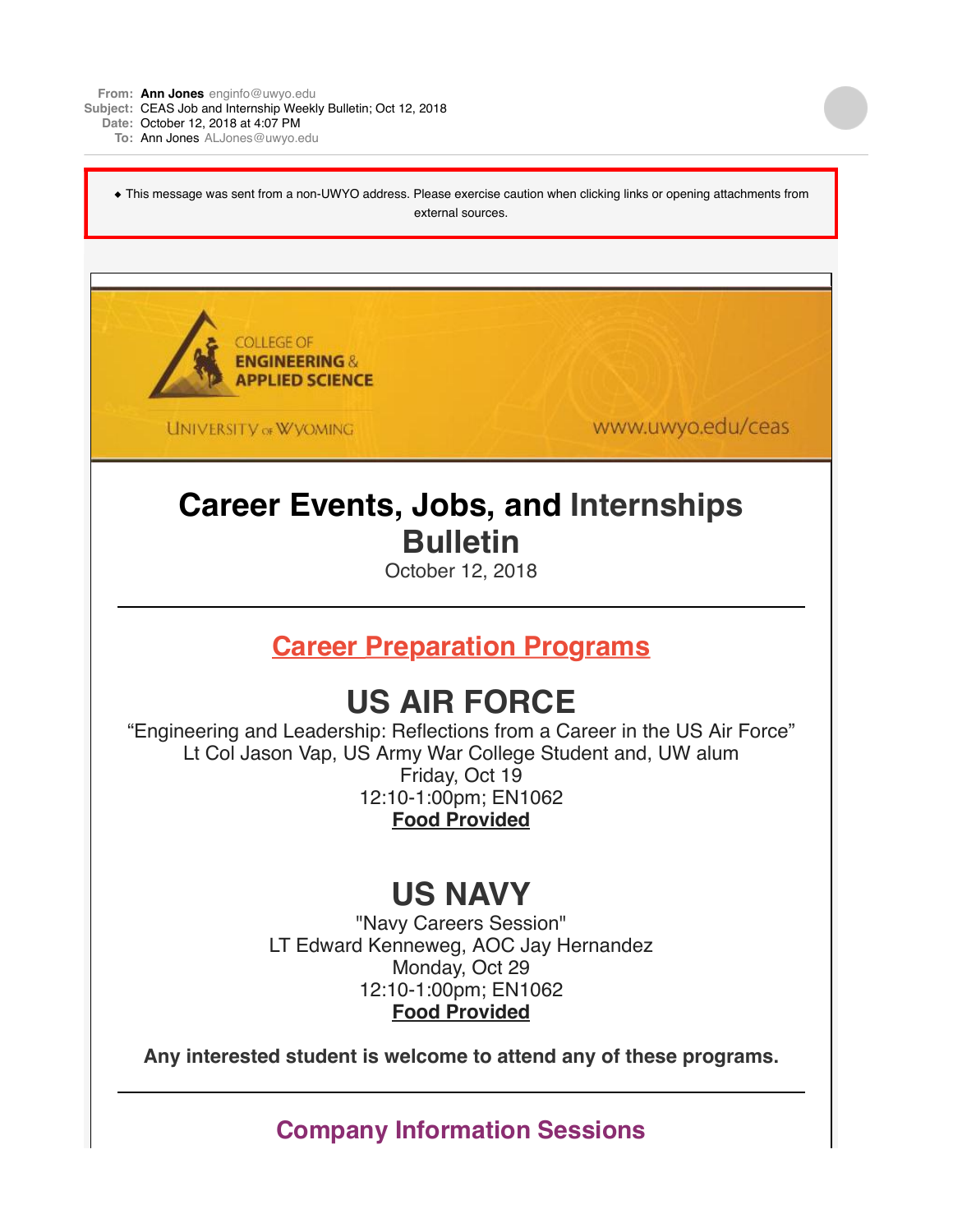**U.S. Department of State Career Opportunities**: Tuesday, Oct 16- 11:00am -12:30pm Student Union, room 221

**Union Wireless**: Monday, Oct 22 - 12:10-1:00pm; EN1062 This company provides three \$2000 academic scholarship for three CEAS students who complete an internship with them; come to this session to learn how this company is investing in future Wyoming employees!

#### **Any interested student is welcome to attend any of these info sessions.**

#### **Internships/Jobs received via email this week (apply as directed in each notice)**

**Westmoreland Coal Company: Mining Engineer- Kemmerer, WY** Opening for an **upcoming, or recent, graduate with a BS degree in Engineering or a related field.** Proficient in AutoCAD, Autodesk Map, Minex, Excel and Access or similar software. Mining Engineer job is to prepare mine plans and engineering designs. Perform monthly evaluations of productivity and economics of mine areas. Forecast mine progression. Design haul roads, ramps, and pond drainage's. Reserve studies and assist with the Annual Operating Budget. Carry out responsible and varied engineering assignments which require a general familiarity with a broad spectrum of the engineering field.

To apply, go to the website and if the position doesn't come up, Search at "All Jobs" for Mining Engineer I and it will be the only one there to select. [https://www.jobs.net/jobs/westmoreland/en-us/job/United-States/Mining-](http://r20.rs6.net/tn.jsp?f=001Ju2rL2lcbk1qp15JgKcs4INpzncCuvG0HAnzp0IEyq49GDUfV5ud1x_9HD6IBmmy-rtxAHNbs_mddrJwZpp7y88L36RduRpz1M7n55hBKab48bzhVRf_OetLc_zGpNBkYW81Y8c2QSFnmLgMHeGPtjohN72ZgJt-OYV_OHYt-eyfYtz_yGI79Rvg0Qu84e3cQgEOI8lJtYerxqdnITlyQldOHHIesoRJm9QzfjZ32W-W8zdsvukdLP6ZeEe8l6jSBG9L99Mw75WAT-aAntS3ua41SCY4SwFIjfvl6_dUEm_xJoiuTI3ltbZu0PEW7gX8Kxqzv9w01UqGsOXIZipmSD-vCwXq00dU_DhYxLJQjMX8S-xcXsXFS6jN5n2ApGqlBHZYjzjSnf-lPLU10ij6dtYjUJjzJdYOHCT-dwoCgJ9vZzrCJeRpA9B-3tqL7rWxYDBYNu6Tc3osKHSR4K_UbHUtxWJQvgRwqhS9KIJoC3wlEae1FHSeRyBKA3aSfMC7Fw5ipHYeY1i3sO9BL4IiO1KsgfL_11YELxhr8hojlHxX5BgVr_bbOGFzl3IwlrB3trsaGHxpbh-m-XJg3HhqbVktH2TZBZVxLlI8CKCWQDUoA8Jh1NcmIvNp77OLEOD4qZNOSdSnoG3B2qTzdnIZyWL3faEkiW0TsAbiuHQEEqTO3zV4c1F7pieHlHz4W7w02YjNhGQ5O3Q=&c=8wjzGS6KTvBdbO9823QD3759eZMLIPdDoz4dgDlVWBXWUAot0AMYSg==&ch=6ELxDurNWiO6nR7e_Jy5s9NLmhn9iKDA_Y_veaMz9J8iTrFjDIAeZA==)Engineer-I/J3T0GF6CC02QLHYF60W... (added 10/12/18)

**Foreign Service Specialist Career Tracks**, many locations worldwide, America's foreign policy is designed to amplify the nations voice and extend its research in areas critical to the daily lives of its citizens. They work to ensure that our country's diplomatic leadership enhances our economic, food, and energy security and stability, while reflecting American values. You can contribute your specialized skills, innovative thinking, and global perspective to support and expand our efforts worldwide. Specialists work in eight (8) different areas: Administration, **Construction, Engineering, Facility Management**, **Information Technology**, International Information and English Language Programs, Medical and Health, Office Management, and Security. Specialist work in embassies and consulates across the globe. Candidates must be worldwide available. **For more information on each career track, including current employment opportunities, visit:**

[https://careers.state.gov/work/foreign-service/specialist/career-tracks/](http://r20.rs6.net/tn.jsp?f=001Ju2rL2lcbk1qp15JgKcs4INpzncCuvG0HAnzp0IEyq49GDUfV5ud1x_9HD6IBmmyjb79VrTvUN34NN8Q_QUbp5lkWCwv6QJjH774dz4e5HjydXrC3AEEE6dHWgSkFa3vtaJpAdkxKg6Dff5o9mg-UWSSdHa4wmvuO7JVv6IpzpW1rEENl7hZWJQFmJQeJ0zZ-Ep3nnrdNkZZJWxljSLU58ZSgAmEtdxx&c=8wjzGS6KTvBdbO9823QD3759eZMLIPdDoz4dgDlVWBXWUAot0AMYSg==&ch=6ELxDurNWiO6nR7e_Jy5s9NLmhn9iKDA_Y_veaMz9J8iTrFjDIAeZA==) (added 10/12/18)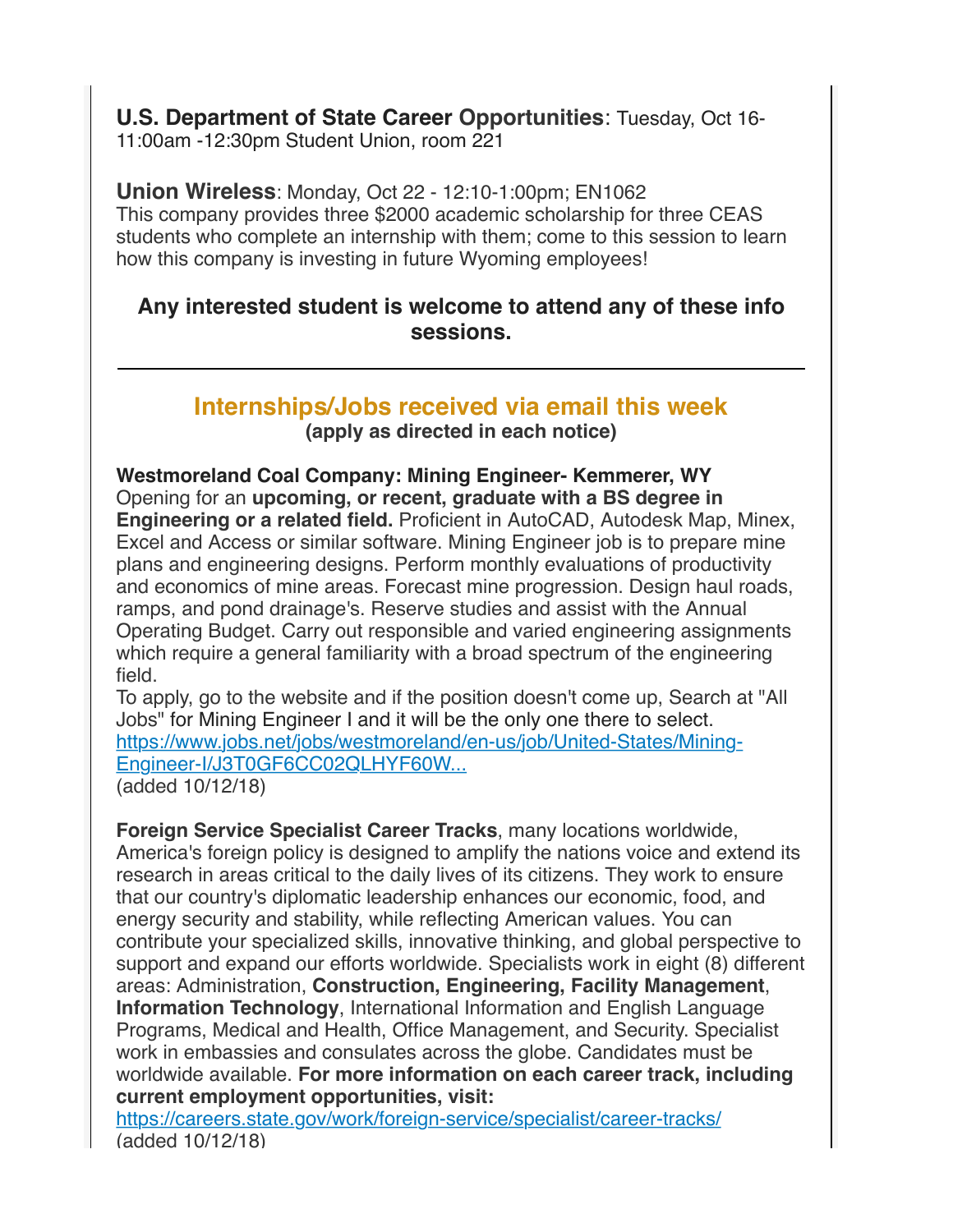#### **State of Wyoming, Water Development Office: Engineer Project Manager – Cheyenne, WY**

 $(3a - 12a - 12a - 12a)$ 

BS degree, typically in the Sciences: preference will be given to applicants with civil engineering or agricultural engineering degree, who are currently licensed or are eligible for licensure as a Professional Engineer in the State of Wyoming. The Wyoming Water Development Office (WWDO) provides financial assistance to public entities for irrigation system and municipal water supply projects within Wyoming. The office is currently seeking a full-time employee. This position is responsible for administering water construction projects for the WWDO. General responsibilities include reviewing and providing comments on engineering planning studies, engineer prepared construction bidding documents, engineer construction cost estimates and owner-engineer agreements. This position oversees the State's interests in municipal water supply, dams and agricultural irrigation system construction projects. Go to this State of Wyoming jobs site for more information and how to apply:

[https://www.governmentjobs.com/careers/wyoming/jobs/2195874/ennr10-](http://r20.rs6.net/tn.jsp?f=001Ju2rL2lcbk1qp15JgKcs4INpzncCuvG0HAnzp0IEyq49GDUfV5ud10qyfjaCLVmgDZymzs7HUZ9tguL0iGwi3CcURuZL3sbdWF57wNUp70fWCabm97e2133SlEFVk19046qvBHHyigNekli34WCIqfbkyE9dO90mDCCLLXHVGWNmPs3ZYN5W-otcD0S0unjCpPivX3jmKCR9HqsUweErgs6E1Rvc_bcxRRzxfqrCigfnSNCl3ImhCgV7PSb3ndySfOymQLqMd3w=&c=8wjzGS6KTvBdbO9823QD3759eZMLIPdDoz4dgDlVWBXWUAot0AMYSg==&ch=6ELxDurNWiO6nR7e_Jy5s9NLmhn9iKDA_Y_veaMz9J8iTrFjDIAeZA==) 08973-engineering-project-manager-cheyenne (added 10/5/18)

**New York State Department of Transportation,** New York State has some of the most extensive, heavily used transportation infrastructure in the world. There are three engineering levels to launch your career in New York State. Each level requires an engineering degree, specific engineering experience, passage of the National Council of Examiners. As an Engineer Trainee, you would serve a 24-month traineeship that leads to the job title Assistant Engineer. To apply, complete a online questionnaire regarding education, certifications, licensure and experience. Find the examinations one of the following ways:

Go to: [https://www.cs.ny.gov/engineering/oc/](http://r20.rs6.net/tn.jsp?f=001Ju2rL2lcbk1qp15JgKcs4INpzncCuvG0HAnzp0IEyq49GDUfV5ud10qyfjaCLVmg6pGW_lYENgKRPlyfXMdOpo65BBz7pybMVmC1XAz_D4tGgWySuUYl4iAz6aaJplgZWkVHzG-zQded_QFiosT3e2vvLFI5atJ29palfv08ELg=&c=8wjzGS6KTvBdbO9823QD3759eZMLIPdDoz4dgDlVWBXWUAot0AMYSg==&ch=6ELxDurNWiO6nR7e_Jy5s9NLmhn9iKDA_Y_veaMz9J8iTrFjDIAeZA==)

Go to: [https://www.cs.ny.gov](http://r20.rs6.net/tn.jsp?f=001Ju2rL2lcbk1qp15JgKcs4INpzncCuvG0HAnzp0IEyq49GDUfV5ud10qyfjaCLVmghDbDHKr8SyqcjuhARc3Oj5TBAwD2kfsuFsz-r60R60W2Juw5OrCWOFwzDnjGajIuwZfgAjrbNLI=&c=8wjzGS6KTvBdbO9823QD3759eZMLIPdDoz4dgDlVWBXWUAot0AMYSg==&ch=6ELxDurNWiO6nR7e_Jy5s9NLmhn9iKDA_Y_veaMz9J8iTrFjDIAeZA==) and search Opportunities in Engineering (added 10/5/18)

**WYDOT Laramie Design Squad**, Cooperative Education Position Openings for Engineering Students (Mechanical and Civil Engineering students) Design Assistant-Laramie WY: \$11.41 to \$14.27 per hour. No prior training or experience required. Preference may be given to those students with a minimum of

30 semester hours in the field of engineering. Benefits Include: Practical design training & experience, Year-round job, Insurance, Paid Holidays, and On-campus office. **Candidates must submit State of Wyoming application via state website,**

[https://www.governmentjobs.com/careers/wyoming/jobs/2191577/tnde03-](http://r20.rs6.net/tn.jsp?f=001Ju2rL2lcbk1qp15JgKcs4INpzncCuvG0HAnzp0IEyq49GDUfV5ud10qyfjaCLVmgisGSg3F0EqLwxPcWy86MvigdVCGMnUg0mVDpGwW61uTLgQYvo_v3JJagy6ot-Lq-CrsoI7WP5B8QQ89rRSXjMh3t2OIc-YmhFt5nmszMJvlcFvdxu-VoWteAbn-ZnbMFRoKYyoQzPmxDTw-m5BS_FC3cZ2B9YsG3nNMWRag8dONNVhKkDNJVN8tIVOULWeRB&c=8wjzGS6KTvBdbO9823QD3759eZMLIPdDoz4dgDlVWBXWUAot0AMYSg==&ch=6ELxDurNWiO6nR7e_Jy5s9NLmhn9iKDA_Y_veaMz9J8iTrFjDIAeZA==) 08945-design-assistant-laramie by **Nov 16.** As well, candidates must submit hard copies of transcripts of relevant course work, letter(s) of recommendation and a personal statement statement (at least ½ page long, stating why the candidate is interested in this position and giving anticipated graduation date) to Jim Kladianos, WYDOT Design Squad, University of Wyoming Civil &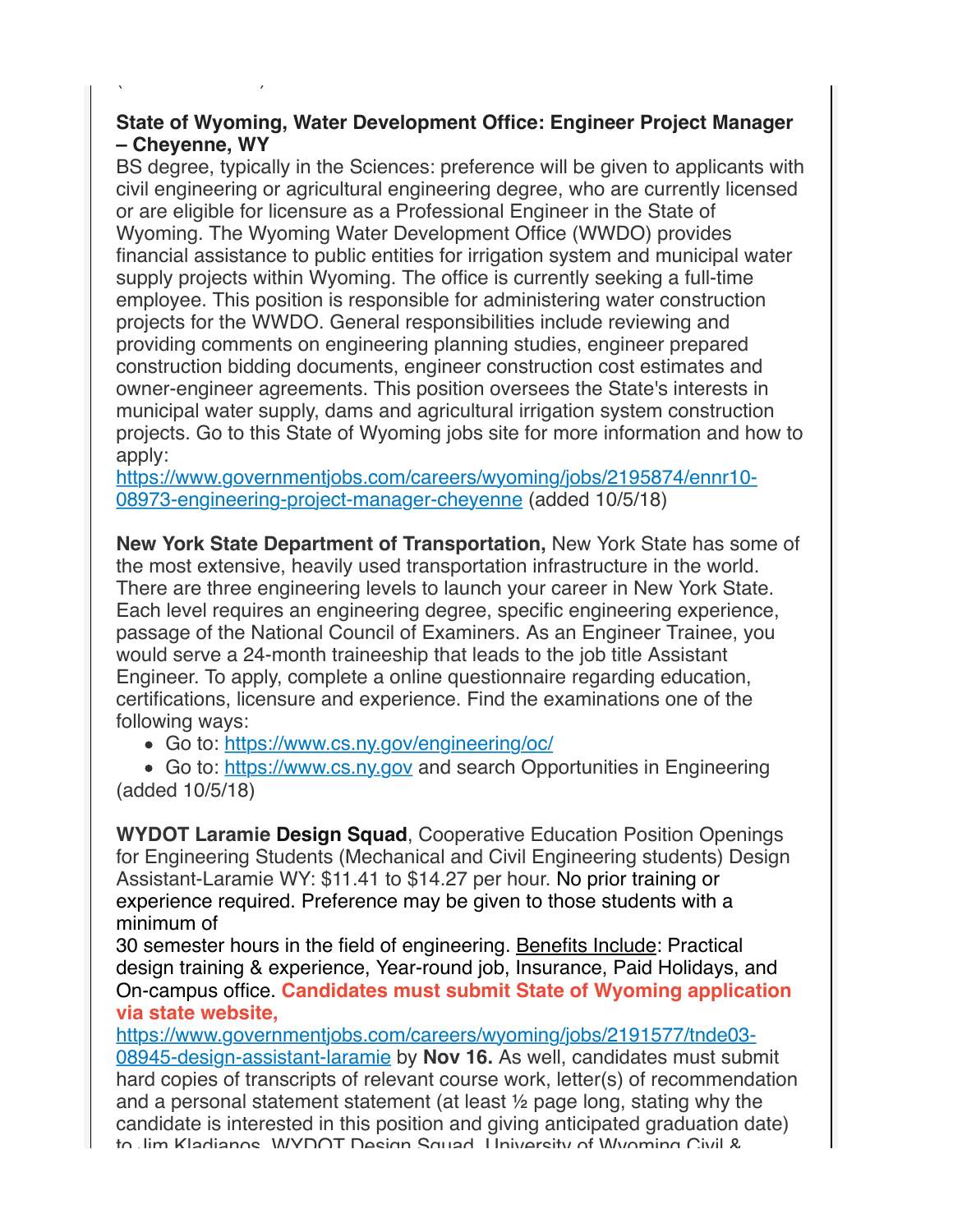to Jum Kladianos, Williams Design Schwad, University of Wyoming G Architectural Engineering Dept. 3295, Laramie, WY 82071, by **Nov. 16, 2018**. (added 10/5/18)

**Arup,** San Francisco, CA: email from a UW alum (Nathan Stroud) - his company is hiring and wants to broaden their search to include a more diverse range of student backgrounds. Specifically architectural engineering students who may have interest in music, theater, acoustics, and audiovisual design. Nathan wrote that his ArchE degree from UW is a perfect fit for the work he is now doing. The company is holding several online info sessions where you can speak with Campus Recruiters and Consultants to learn more about the company's innovative projects and culture; and, to hear about their graduate and internship opportunities.

**Register to attend any of the below on-line sessions (notice the time zone, so adjust)**

**Session 1:** October 9, 2018 12-2pm PST Join here: [http://bit.ly/ArupAAVTInfo1](http://r20.rs6.net/tn.jsp?f=001Ju2rL2lcbk1qp15JgKcs4INpzncCuvG0HAnzp0IEyq49GDUfV5ud10qyfjaCLVmgWy6KAxmzZpqISu5gIMlWsK2O8Nst8xcWFtaXubNT-wRrVsq9lSl1c84ftpb9N43aRNGk3FqmxTR7mQs5H14o4w==&c=8wjzGS6KTvBdbO9823QD3759eZMLIPdDoz4dgDlVWBXWUAot0AMYSg==&ch=6ELxDurNWiO6nR7e_Jy5s9NLmhn9iKDA_Y_veaMz9J8iTrFjDIAeZA==) **Session 2:** October 16, 2018 9-11am PST Join here: [http://bit.ly/ArupAAVTInfo2](http://r20.rs6.net/tn.jsp?f=001Ju2rL2lcbk1qp15JgKcs4INpzncCuvG0HAnzp0IEyq49GDUfV5ud10qyfjaCLVmgVjKym2tQIgynuuCU9MrjOkQWR7ihfSeG4f3onncqRnA6FrTqnaZ4K_V4DwgxQc3xou9r7-RXBzZqWyFd4nqzAw==&c=8wjzGS6KTvBdbO9823QD3759eZMLIPdDoz4dgDlVWBXWUAot0AMYSg==&ch=6ELxDurNWiO6nR7e_Jy5s9NLmhn9iKDA_Y_veaMz9J8iTrFjDIAeZA==) **Session 3:** October 18, 2018 1-3pm PST Join here: [http://bit.ly/ArupAAVTInfo3](http://r20.rs6.net/tn.jsp?f=001Ju2rL2lcbk1qp15JgKcs4INpzncCuvG0HAnzp0IEyq49GDUfV5ud10qyfjaCLVmgNCArMLtKnKXyXcumfKN71jv64M5s0AYpuCEYfP76wh6emt5-eB6QcWJArx0aZ37ilsIUcHl0pYZOrDUs64818A==&c=8wjzGS6KTvBdbO9823QD3759eZMLIPdDoz4dgDlVWBXWUAot0AMYSg==&ch=6ELxDurNWiO6nR7e_Jy5s9NLmhn9iKDA_Y_veaMz9J8iTrFjDIAeZA==) **Browse positions and apply online at [www.goarup.com](http://r20.rs6.net/tn.jsp?f=001Ju2rL2lcbk1qp15JgKcs4INpzncCuvG0HAnzp0IEyq49GDUfV5ud10qyfjaCLVmggj6Nn1v3VVKva1YLX9OZF89YMSgMlbLad4gGgw4k1gqYA5j6M45McJH5LRqBJ-8HHx71WyqNhjU=&c=8wjzGS6KTvBdbO9823QD3759eZMLIPdDoz4dgDlVWBXWUAot0AMYSg==&ch=6ELxDurNWiO6nR7e_Jy5s9NLmhn9iKDA_Y_veaMz9J8iTrFjDIAeZA==)** (added 10/5/18)

**Precision Castparts Corp., various location in the US: they have paid co**op/internship openings for students pursuing four year degrees for the fall, spring, and summer sessions. This program is in production with challenging assignments that will provide the opportunity to learn "real world" experience. Read about this one at the Henderson, NV site [https://careers.precast.com/jobsearch/job-details/production-co](http://r20.rs6.net/tn.jsp?f=001Ju2rL2lcbk1qp15JgKcs4INpzncCuvG0HAnzp0IEyq49GDUfV5ud10qyfjaCLVmgr5Q0Ke2I2V93qPNbGJv9_R1reEoSGPUUzvbeYReCA_4ghbeKS9PtZH7qemEyxHaD-juODj92T4jFkqnZ_xYxTurPmpWvScP8a1s4iwhWU5mb_Uoho4gYWPrer4-qijeI5vVLLSzLOqjfih-wA1PSwnmYWsDg2NTULx1XVeoVKBykPNWe0TsXMg==&c=8wjzGS6KTvBdbO9823QD3759eZMLIPdDoz4dgDlVWBXWUAot0AMYSg==&ch=6ELxDurNWiO6nR7e_Jy5s9NLmhn9iKDA_Y_veaMz9J8iTrFjDIAeZA==)opinternship/12461/1/ The company has many other opportunities for interns and new grads; read about these and apply at [https://careers.precast.com/interns-and-new-grads/](http://r20.rs6.net/tn.jsp?f=001Ju2rL2lcbk1qp15JgKcs4INpzncCuvG0HAnzp0IEyq49GDUfV5ud10qyfjaCLVmgqnmDmaDL-SJGAMJk_sm_o9hIN7LzfKNBpFs4oyNwzEtAeK-JSFjM22u2PWwWSlz_Pjp7sS72ePVn3jSeTFBL_hckOMEUfIc7gvU_sv_Yq4A80FfleMPZkA==&c=8wjzGS6KTvBdbO9823QD3759eZMLIPdDoz4dgDlVWBXWUAot0AMYSg==&ch=6ELxDurNWiO6nR7e_Jy5s9NLmhn9iKDA_Y_veaMz9J8iTrFjDIAeZA==) (added 10/5/18)

### **HANDSHAKE**

**\*\*\*over 100 new jobs or internships are posted daily\*\*\***

**Companies recently postings:** IBM, iRobot, box, Power Engineers, BAE Systems, Intel, Stara Technologies, Dynaflex Technologies, inLumon, Futurex, Davidson Technologies, Fehr & Peers, and Procter & Gamble [http://www.uwyo.edu/aces/career-services/handshake.html](http://r20.rs6.net/tn.jsp?f=001Ju2rL2lcbk1qp15JgKcs4INpzncCuvG0HAnzp0IEyq49GDUfV5ud151kc_Q4IQWGGm34dgKRh-hSPqQK8mLdzp0PdR14yTo_p_mdlrxuV1aAFkcXslQXPxawAwJtyEZuqQ_x3Xm1WfpVydGZTGU_RPs-ObMseF_JW-pShAX6e4UJPFYFvNfvwr2Jzfa2A1Xo&c=8wjzGS6KTvBdbO9823QD3759eZMLIPdDoz4dgDlVWBXWUAot0AMYSg==&ch=6ELxDurNWiO6nR7e_Jy5s9NLmhn9iKDA_Y_veaMz9J8iTrFjDIAeZA==)

students use your **UW username and password** to sign-in;